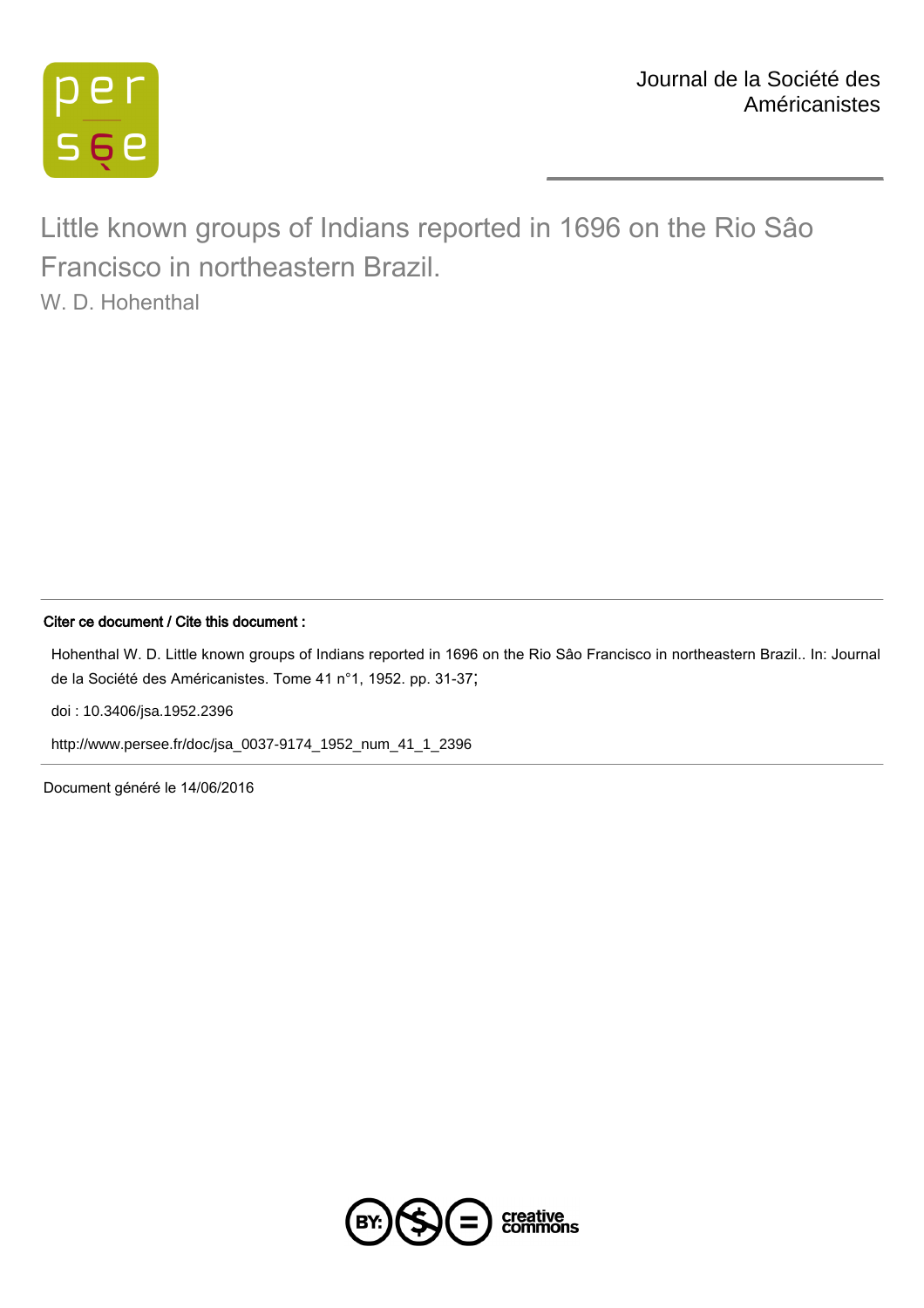## LITTLE KNOWN GROUPS OF INDIANS REPORTED IN 1696 ON THE RIO SÂO FRANCISCO, IN NORTHEASTERN BRAZIL

By W. D. HOHENTHAL, Jr.

One of the lesser known Jesuit expulsions occured in the Rio Sào Francisco valley, which now divides the modern states of Bahia and Pernambuco. This episode of 1696 is noteworthy because it did not represent official government policy, which was later true of the eighteenth century banishments. The affair was due to the machinations of a great land-owning family who wanted no outside interference with their exploitation of lands given by the King to the Indians, which grants (usually of 4 square leagues each) were disputed by that family of squirearchs. the d'Avilas.

The family in question, founded by Garcia d'Avila who came to Sào vador da Bahia in 1549, became in the course of time popularly known by the name of their mansion, Casa da Torre. In Bahia, Pernambuco, Alagôas, and Sergipe d'El-Rei they ruled vast estates ; for example, on the Pernambucan side of the Rio São Francisco the Casa da Torre possessed one *sesmaria* (grant) of 250 leagues, about 1.000 square miles <sup>1</sup>.

The royal Alvará of April 1st, 1680, provided for land to be given to Indians settled in aldeias and made it clear that even if such Indian lands were within sesmarias granted to private persons, the Indian title to their own territory was held good because sesmarias were granted by the King with this proviso in mind. However. « Colonel » 2 Francisco Dias d'Avila, head of the Casa da Torre, disputed this principle, contending that all of the lands bordering the Rio Sâo Francisco were given to him by the King, and he initiated a paign to obstruct and discredit the missionaries who were the only local protectors of the Indians.

1. Calmon, 1939, and. Barbosa Lima Sobrinho, 1929 : 90.

2. While other fazendeiros (ranchers) fought actively in the war against the Dutch, Francisco Dias d'Avila contented himself with supplying beef to the nambucan forces, which act later furnished him the basis for new territorial demands on the government for his « patriotism ». He himself was no more than a *capitão* de entradas, during the function of which office he contrived excuses to provoke peaceable Indians into revolt so that the could enslave them in « punishment » (see Barbosa Lima Sobrinho, 1929 : 91-95).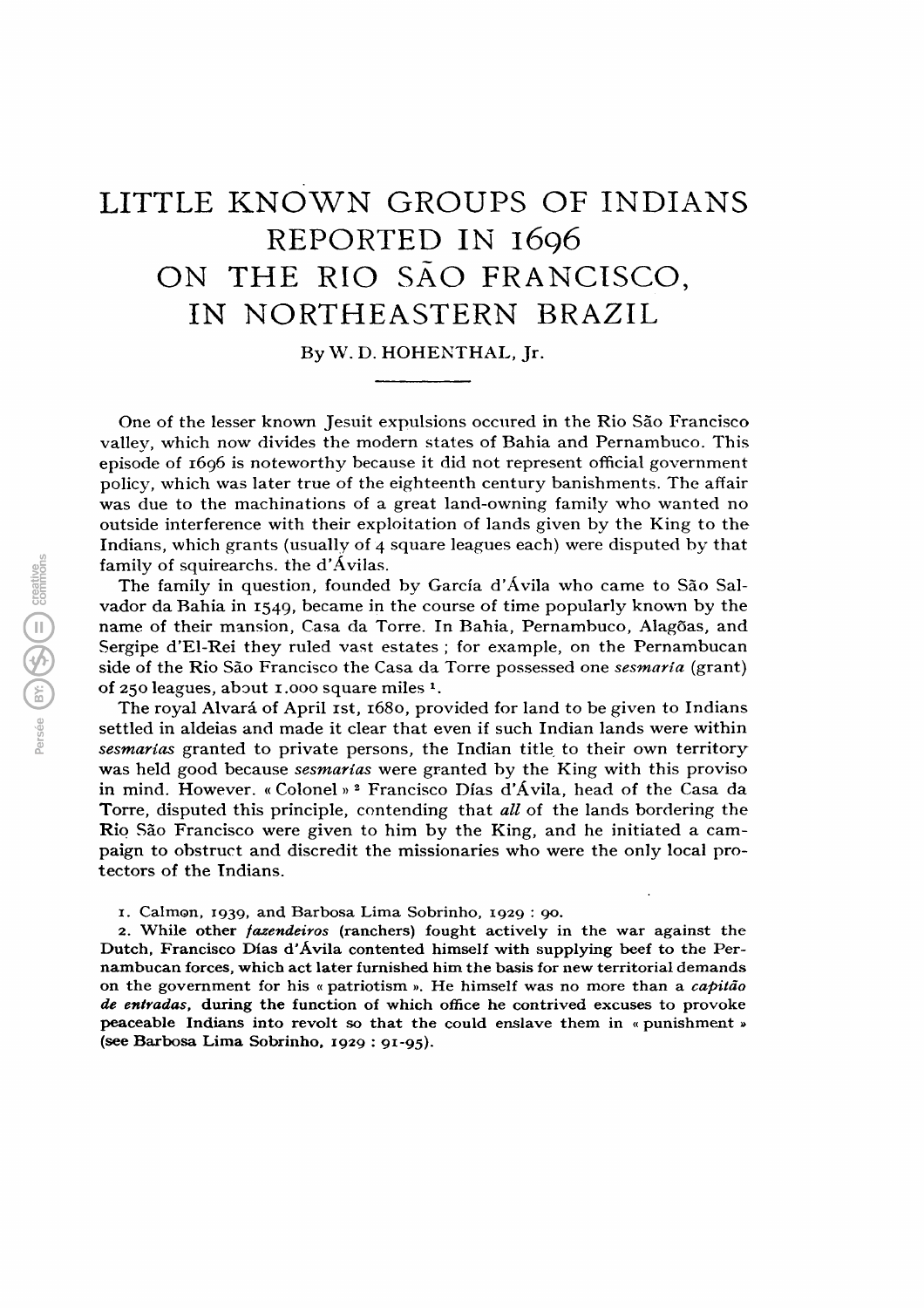Padre Martin de Nantes, a French Capuchin who wrote an account of the Cariri Indians, was one of the first to become involved with d'Avila when the latter attempted to drive out the aldeia Indians established on lands of the Casa da Torre. When the priests protested they were labeled by the colonel as « public enemies ». However, the Jesuits were to suffer most from the vities of the Casa da Torres because they were its most aggressive critics  $1$ .

On the lower Rio Sâo Francisco the Mission of Rodelas had only six years of peaceful existence because of repeated interventions by the Casa da Torre. Six months before he died, Francisco Dias d'Avila incited the local Indians to reject the Padres of the Society of Jesus, and the expulsion to come was carried out by his widow and sister.. At that time the Jesuit area of control over Indian aldeias extended from the Rio Sâo Francisco north to the Rio Paraguaçú or Paraíba, a vast region now comprising the five states of Alagõas. Pernambuco, Paraiba, Rio Grande do Norte, and Ceará. In the old Capitanias of Pernambuco and Itamaracá (an island to the north of Recife) there were at one time seven to eight thousand Indians divided into five Jesuit controlled aldeias and administered by only twelve members of the Society. The « Residência do Rio Sâo Francisco » of 1692 two years later appears to have been divided into two separate aldeias, that of Rodelas and that of Oacarás or Achará. both of which figure in our account<sup>2</sup>.

The document that treats of the Jesuit expulsion from their missions is entitled : « Relação da maneira com que se botarão os PPes d<sup>®</sup> Comp<sup>®</sup> de JESVS fora das suas missôes no Rio de S. Francisco. » The original Ms. is in the Arquivo Provincial Português, pasta 188, 17 : Brasilia 4, 24v-25. Public notice was first given of this document in the Jornal do Commercio of Rio de Janeiro, for November 1st, 1942, which version differs slightly from that later included in the História da Companhia de Jesus no Brasil by Padre Serafím Leite, S. J.

Summarizing this document very briefly, the Superior of the Missions of Rodelas on the Rio Sâo Francisco, Padre Felipe Bourel, a German from logne, arrived in the region in order to mark out lands of the Indian aldeias as he was ordered to do by the Padre Provincial at Bahia, Alexandre Gusmâo From June 19th to June 24th, 1696, Bourel was occupied in setting up crosses (land-markers) indicating Indian lands for the aldeias of Achará, Kurumambá, and Sorobabé. These crosses were subsequently demolished by white curraleiros 3 of the Casa da Torre. Notice of impending trouble was received by the

1. Martin de Nantes, 1707 : 134.

2. Leite, I945, V : 296, 299, 332-33. The « Residência do Rio Sâo Francisco » was not the same as the « Missâo de Sâo Francisco », the first Jesuit mission in Pernambuco, founded in 1561 and later moved to a new location where it was known as Beijuguacú.

3. Curraleiro means rancher, the word stemming from curral, an enclosure. According to Padre Antonil, in 1711 there were 106 curraes on the Bahia bank of theRio Sâo Francisco and probably many more on the Pernambucan side. In all Bahia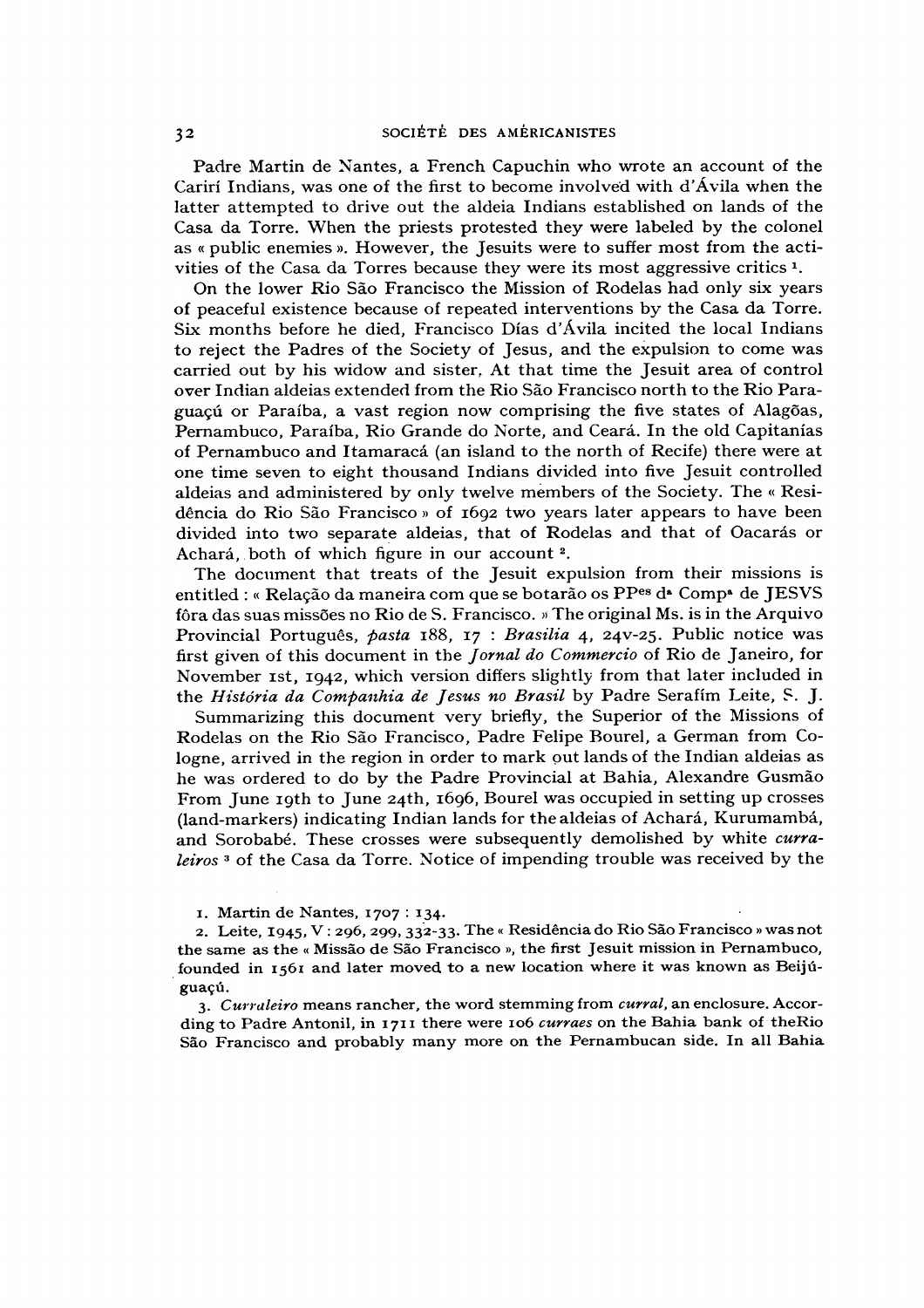Jesuits on July 22nd when the Indian chief Fernandinho of Vargé aldeia, nistered by French Capuchins, passed by the Jesuit aldeia of Achará, boasting that the padres would soon be ousted from the lands of the Casa da Torre. On July 25th Padre Bourel met with a white acquaintance eight leagues below Rodelas and learned that it was common knowledge that the curraleiros under Sergeant-Major Antonio Gomes de Sá, Procurator of the Casa da Torre, had determined to drive out the Jesuits once and for all instead of merely knocking down crosses.

On July 26th the Indian chief Fernandinho suddenly appeared at dawn before the aldeia of Achará with one hundred fifty Indians, who were nate to Antonio Gomes de Sá, « bedecked with feathers, painted, and blowing their flutes in sound of war ». They drove out the priests with swords and guns, which were furnished by the Casa da Torre, and their own hardwood clubs. After wrecking the mission the Indians repaired to the three fazendas (ranches) of the Casa da Torre which lay between Achará and Kurumambá where they were fed on beef thoughtfully provided for them by the curraleiros. That same afternoon the missionaries of Kurumambá were expelled from that mission, during which action the local Indian sergeant-major, Francisco Pereira Rodellas<sup>1</sup>, attempted to rescue the Padres, who dissuaded him, however, in order to prevent bloodshed. The following day (27th) the Jesuit missionary to the Kararúzes Indians on Ilha de Sorobabé was warned in advance by the chief of the « Takarúba Nation » on the same island that the *curraleiros* were coming to drive out the Jesuits, offering to ferry the priest across the river. The Padre's own Indians refused to accompany him downstream because they had been forbiden to do so by the Casa da Torre's men on pain of being passed under the blade (*cutelo*). The church and other buildings were looted and burned by the raiding Indians, while the only white lay witness to the affair was forcibly restrained by the *curraleiros* from accompanying the Jesuits in their exodus so that there would be no testimony save that of the plaintiffs.

Upon the Jesuits' complaint, the King ordered the immediate restitution of their lost aldeias in a Carta Régia dated January 20th, 1698, and directed the « Ouvidor (Justice) da Comarca de Sergipe d'El-Rei » to prosecute Dona Leonor Marinho Pereira, widow of Colonel Francisco Días d'Ávila, and his sister, Dona Catarina Fogaça. However, after the widow went in person to plead her case with the Jesuit authorities in Bahia, they thought there was so

there were more than 500 curraes and in Pernambuco over 800. Loreto Couto 50 years later wrote that 40.000 head of cattle were driven to markets outside of Perbuco alone every year (Antonil, 1923 : 262-63 ; Loreto Couto, 1904, I : 58). The term curraleiro is rarely used in present-day Pernambuco, being substituted by fazendeiro.

1. Francisco Pereira Rodella headed a force of 200 « Tapuya » Indians under general command of the Indian leader Camarào in the war against the Dutch, for which services he was appointed *capitão de aldeia* by the Portuguese in 1674.

Société des Américanistes, 1952. ■ î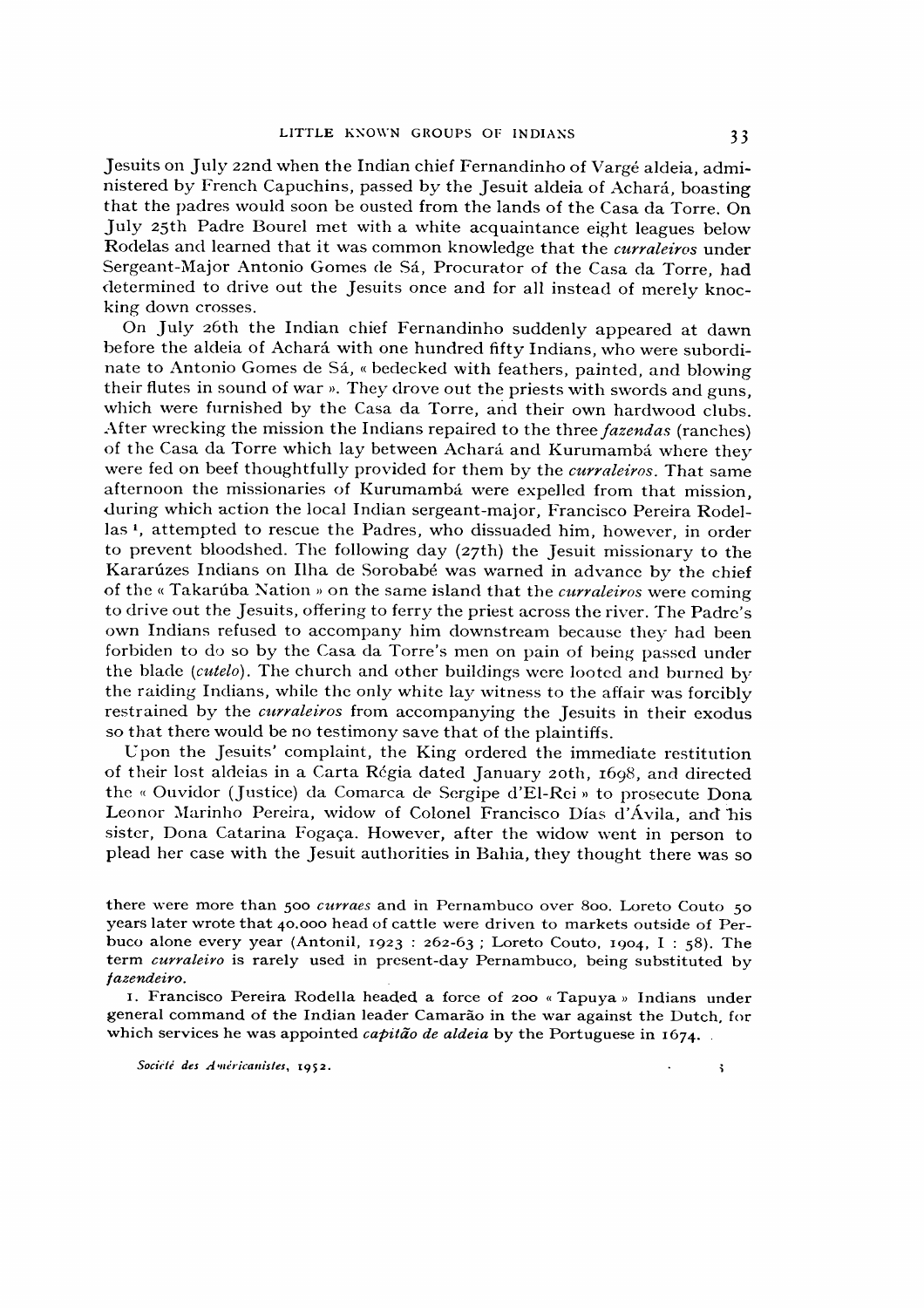little guarantee of her good faith and no hope that future incidents might not be repeated that they decided against returning to the missions, which were sequently taken over by other missionaries. Apparently, however, the Jesuits did return for a short time, at least, to the Rio Sâo Francisco, because there are records of three Jesuit missions in 1698. The first was near Rio das delas, II leagues above the Paulo Afonso Falls, and the other two, Curral dos Bois and Os Carurús, were located 100 leagues above Paulo Afonso Falls<sup>1</sup>.

Sixty-four years after their experience with the Casa da Torre, on May 1st,. 1760, the majority of the Jesuits remaining in Pernambuco embarked for Lisbon, Portugal, following the Crown's decision to banish the Society of Jesus from Portuguese colonies and possessions. Following this exodus, some of the old Jesuit Indian aldeias continued under new administrators while other aldeias were completely abolished as « inconvenient » by Luiz José Corrêa de Sá, thirty-first Governor of Pernambuco 2.

In the Jesuit account of their expulsion in 1696 the following aldeias are named : Rodelas 3, Kurumambá, Sorobabé, and Vargé. At Rodelas were Indians called variously Aroderas (the name registered by Piso and Marcgraf in 1648), Rodellas, and Rodelleiros.Estevâo Pinto, whose claims we must view with suspicion, classes them as Carirí, a convenient catch-all for any unidentified tribe in northeastern Brazil<sup>4</sup>. However, according to the  $4<sup>a</sup>$  Inspetoria Regional do Serviço de Proteçâo aos Indios at Recife, the few Indian survivors living today at the Rodelas Indian Agency are the Tushá, presumably a linguistically independent group, and not Carirí.

We do not know the name of the Indians living at Kurumambá aldeia in 1696, and the name fails to appear in later lists of Pernambucan and Alagôan aldeias. It is possible that the name has undergone subsequent changes, a common enough practice in this region.

As to the other Indian aldeias on the lower and middle Rio São Francisco <sup>®</sup> under Jesuit control, some of our information as to tribal names, even though confusing, comes from aldeia lists dated after the Jesuit expulsion of 1696, when these villages were administered by other Catholic orders.

On Una de Sorobabé, at least from 1702 to 1761, was the Aldeia de Nossa Senhora de Ó, the Indians controlled by Franciscans being Procázes (Porcães,

1. Leite, 1945, V : 308.

2. Fernandes Gama, 1844, IV : 351.

3. The majority of these mission aldeias were on islands in the Rio Sâo Francisco, and some of them in aboriginal times were regularly populated, like Rodellas which had 600 inhabitants. It is suggested by Barbosa Lima Sobrinho (1929 : 78-80) that the name Rodellas comes from the small circular shields used by the Indians of that region.

4. Pinto, 1935, I : Ï35-39-

5. Brazilians refer to the river near Rodelas and the Paulo Afonso cachoeira as the médio (middle) Rio São Francisco, whereas I would still refer to this stretch as. the lower Rio Sâo Francisco, based on that stream's overall length.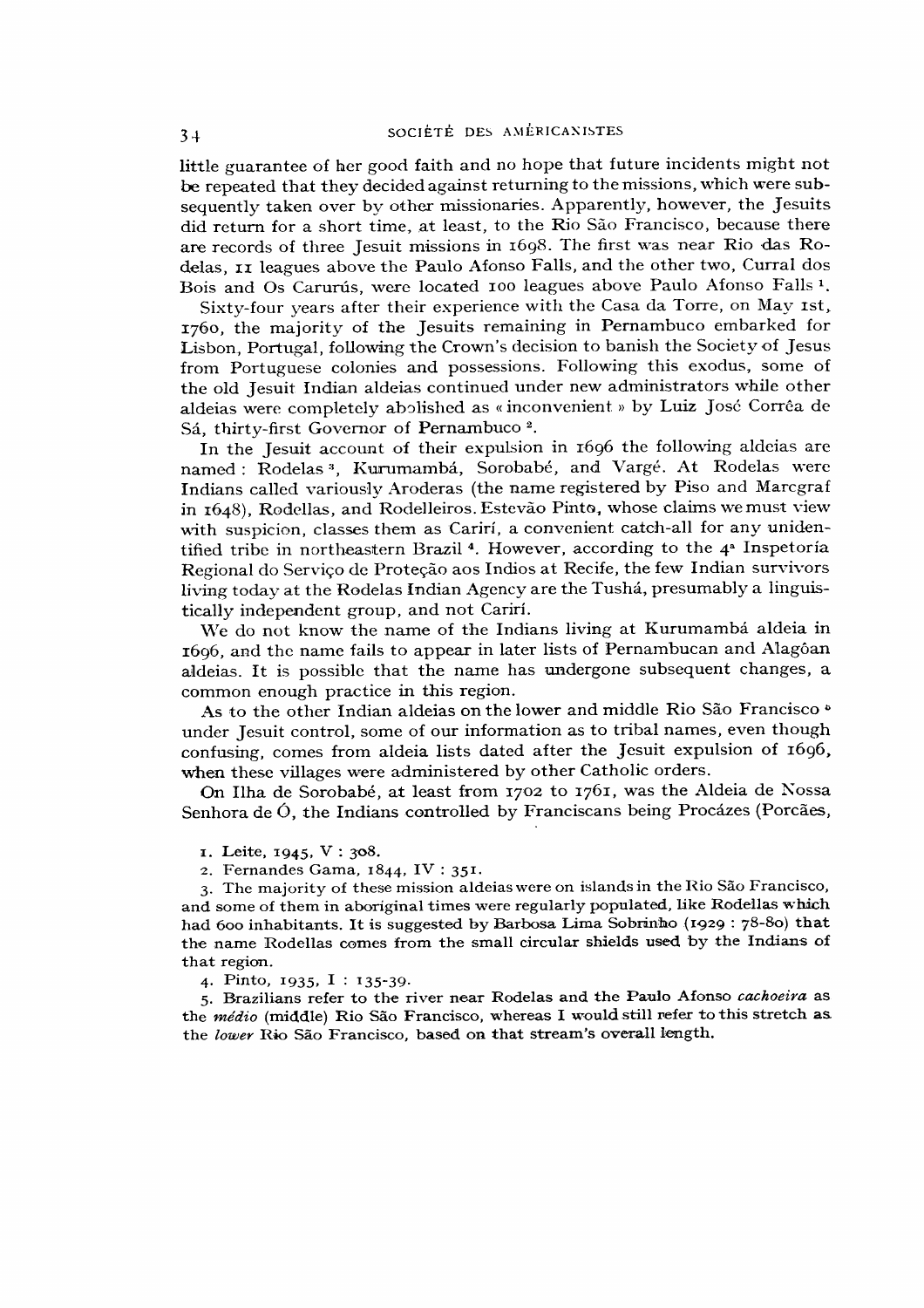Porções, or Porús) and Brancararús (Bancarús, Pancararús or Pancarús). However, according to the Jesuit relation of 1696 the Indians on Sorobabé Island were the Kararúzes (Gararús) and the Takarúbas, which suggests to me that either the Jesuits did not bother to mention other Indian groups on Sorobabé (an assumption supported by the fact that Indians from other aldeias involved in the expulsion were not named either), or that a movement of native populations occured to or from the island. It seems unlikely that a complete change in tribal name would take place within six years time  $(1696-1702)$ , although it is true that Indian tribes here were often known by more than one name. However, these names generally were but variants. On the other hand, it is unquestionable that shifting around of tribes from one aldeia to another went on for we have ample evidence of this procedure in Pernambuco alone. Todav, for example, the Pancararús are living at Brejo-dos-Padres, municipality of Tacaratú, on the Rio Sâo Francisco, some distance upstream from where they were reported in the eighteenth century  $\frac{1}{x}$ .

During the years 1702-1761 the Procázes and Brancararús also lived at Aldeia do Beato Seraphim on Ilha do Vargé, according to manuscripts of that period, being administered by Italian Capuchins 2. The aldeias of Sorobabé, Achará, and Vargé were within the termo (a political division) of Vila de Penedo on the Rio Sào Francisco. The position of Kurumambá is unknown. The Procázes and Brancararús likewise lived at Aldeia de Nossa Scnhora de Belém on Ilha do Achará, administered by Capuchin friars.

As yet the Procázes have not been identified by me. In 1716 Padre Monterroyo wrote that the « Orízes Procázes are a nation of Tapuyas and they live in the mountains of Nhumarama and Cassuca, 180 leagues from Sâo Salvador da Bahia » 3. He added that while they were called Procázes, they were distinct from other peoples, also gentio, of the same name, and that they used to fight with the Caimbé Indians of Ribeira de Massacara.

It is clear that the Brancararús are the modern Pancararús. Oral tradition of the latter tribe indicates that they moved (when, it is not known) from Curral dos Bois, now Santo Antonio-da-Glória, in Bahia, to their present location of Brejo-dos-Padres on the Pernambucan side of the Rio São Francisco<sup>4</sup>. It will be recalled that Curral dos Bois was an ephemeral Jesuit mission in 1698 (see page 34), but what is curious is that according to Lowie 5, there were Cariri at Curral dos Bois in 1759.

1. Couto, 1904 : 170-71 ; Pereira da Costa, 1918 : 10 ; Ms. 1-12-3-34 (n. d., period 1760-62), folhas 56-63, Biblioteca Nacionál, Rio de Janeiro.

2. The French Capuchins stayed in the Rio Sâo Francisco valley until the end of the seventeenth century, when they left because of discord between Rome and Lisbon over the question of an oath of fealty to the Portuguese King. They were followed in the region by missionaries of Santa Theresa, who were substituted in 1709 by Italian Capuchins.

3. Monterroyo, 1867 : 497-501.

4. Pinto, 1938 : 58-63.

5. Lowie, 1946 : 557-59.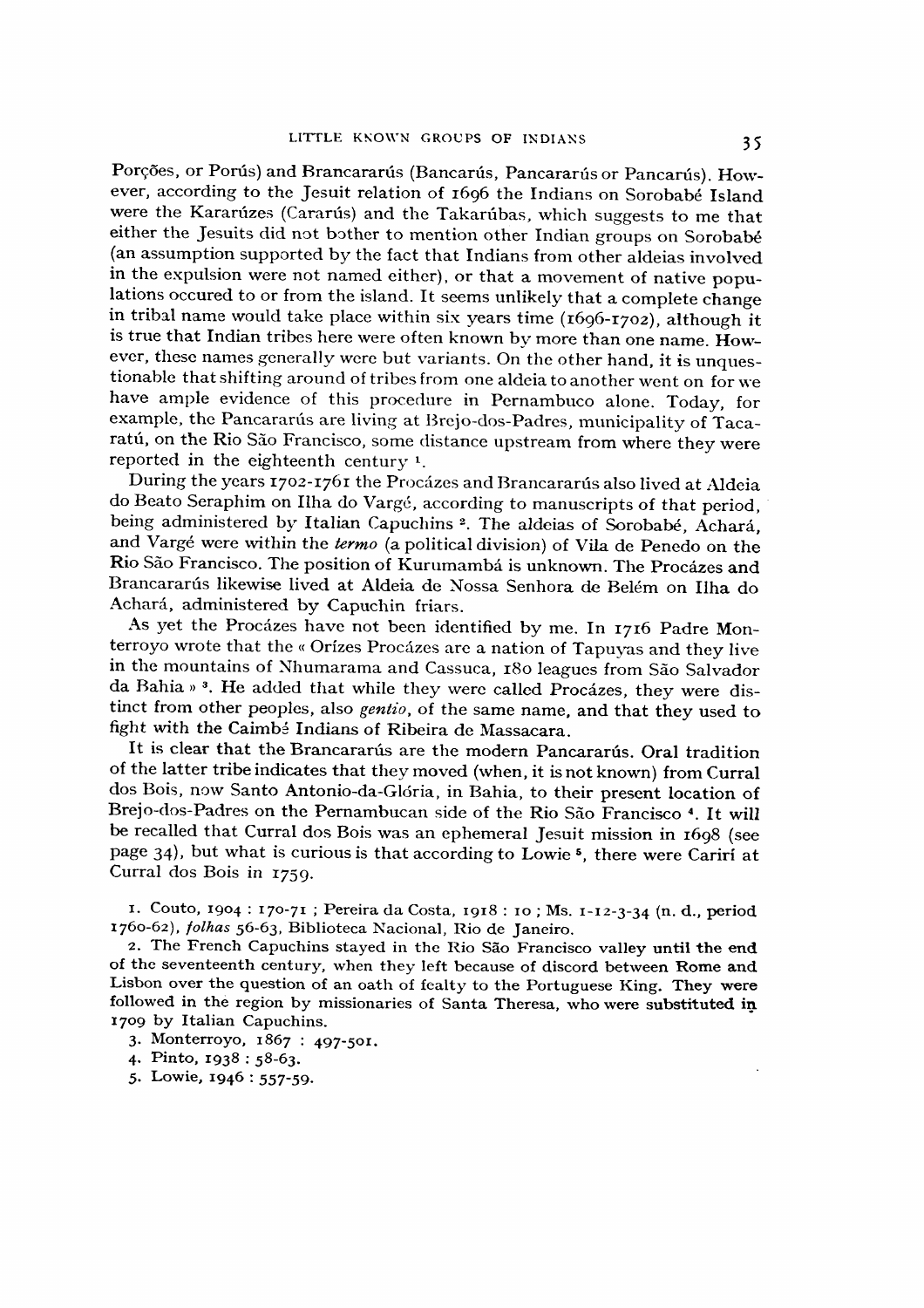The « Takarúba Nation » of Ilha de Sorobabé are also as yet unidentified, but there is a strong possibility that the Kararúzes (Cararú) of the same island can be identified as a group of the Camarú Carirí, who were at Pedra Branca from  $1740-1865$ <sup>1</sup>. Perhaps a variant name of this group is Cajurú, indicated by Padre Medeiros Neto<sup>2</sup> as a tribe of the Rio São Francisco during the seventeenth and eighteenth centuries. These tentative identifications, and lacunae in our knowledge, clearly indicate that tribal identifications and relations in northeastern Brazil are by no means settled as yet, and that conceivably in the future our understanding of the aboriginal situation in that region will have to be revised.

## BIBLIOGRAPHY

- ANTONIL (Padre Andre João). 1923. Cultura e opuléncia do Brasil (1711). São Paulo.
- Barbosa (Lima Sobrinho). 1929. Pernambuco e 0 Sào Francisco. Tmprensa Official, Recife.
- CALMON (Perdro). 1939. História da Casa da Torre. Coleção Documentos Brasileiros No. 22. Livraria José Olympio Editora, Rio de Janeiro.
- Couto (D. Domingos do Loreto). 1904. Desaggravos do Brasil e Glórias de Pernambuco (Recife, 1757). In Annaes da Bibliotheca Nacional, vols. 24-25 : 1-566. Officina Typographica da Bibliotheca Nacional, Rio de Janeiro.
- EHRENREICH (Paul). 1894. Ueber einige ältere Bildnisse südamerikanischer Indianer. In Globus, vol. 66, no. 6, p. 81-90. Braunschweig. (Cites a passage in Piso and Marcgraf, 1648, q. v.).
- FERNANDES GAMA (JOZÉ Bernardo). 1844. Memórias históricas da Provincia de Pernambuco, precedidas de um ensaio Topographico-Histórico. 4 vols. (bound in 2). Na Typographia de M. F. de Faría, Pernambuco.
- LAMEGO (Alberto).  $-$  1942. Páginas esquecidas da História do Brasil da Companhia de Jesus. In Jornal do Commercio, p. 4, for November 1st, 1942. Rio de Janeiro.
- LEITE (Serafim, S. J.). 1945. História da Companhia de Jesus no Brasil. Tomo V. Da Baia ao Nordeste, Estabelecimentos e assuntos locais, Seculos xvn-xvni. Instituto Nacionál do Livro, Biblioteca Nacionál. Rio de Janeiro.
- Lowie (Robert H.). 1946. The Cariri. In Handbook of South American Indians, vol. I, The Marginal Tribes, p. 557-59. Julian H. Steward, Editor. Bulletin 143, Bureau of American Ethnology, Smithsonian Institution, Washington, D. C.
- MARTIN DE NANTES. 1707. Relation j succinte j et j sincere j de la mission du pere Martin de Nantes, predicateur / capucin, missionaire apostolique dans le Brezil parmy les / Indiens appellés Cariris. / A Quimper, / ches Jean Perier, imprimeur / du Roy, du Cierge et du College.
- MEDEIROS NETO (Padre). 1941. História do São Francisco (tése para concurso da Cadeira de História do Brasil do Instituto da Educaçào). Casa Ramallio, Editora. Maceió.

MONTERROYO (Joseph Freyere de M. Mascarenhas). - 1867. Notícia da conversão

- 1. Ibid.
- 2. Medeiros Neto, 1941 : 183.